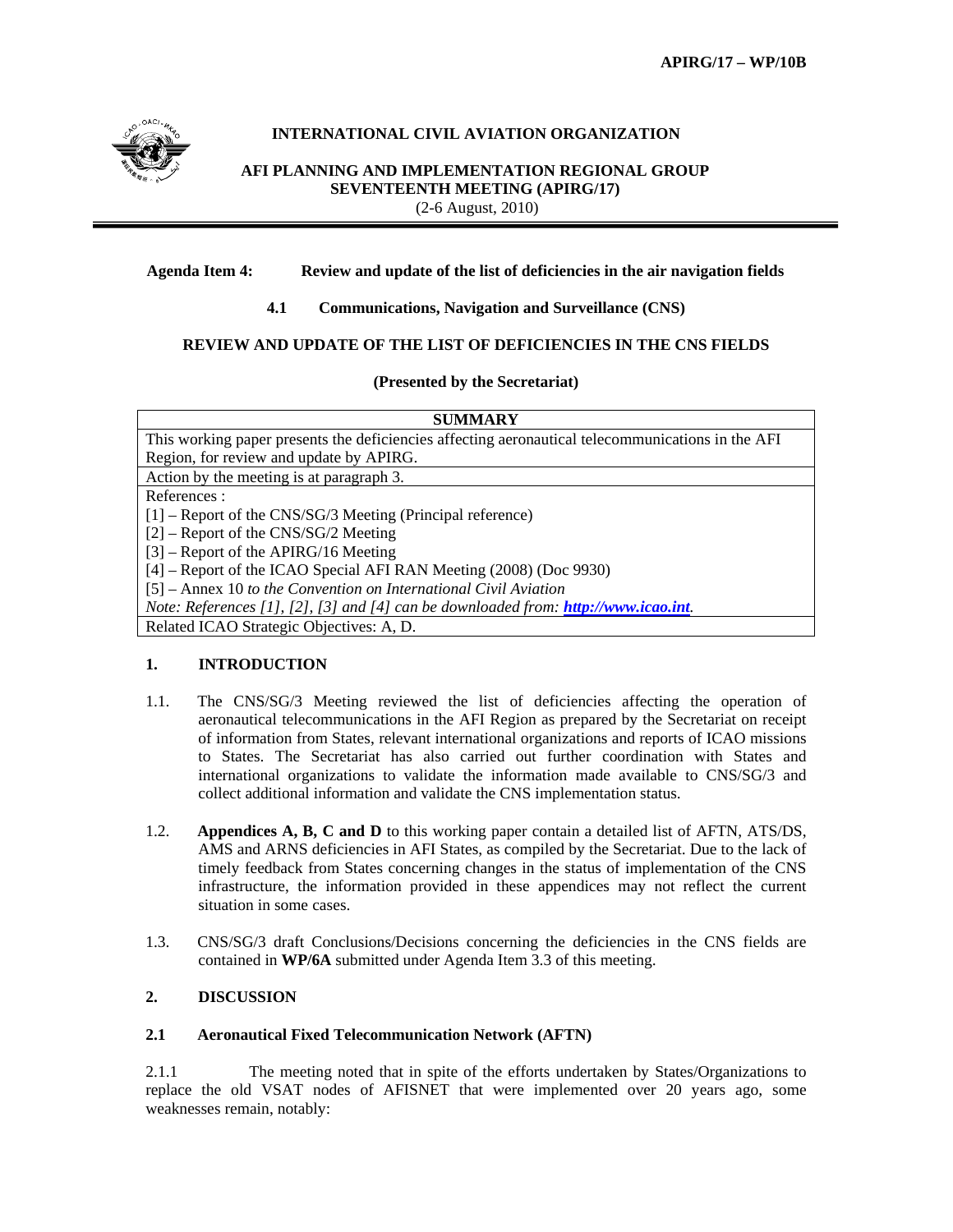- Accra /Kano
- Brazzaville /Kinshasa circuits.

### **2.2 ATS/DS**

2.2.1 The meeting noted a great improvement in the implementation of ATS/DS circuits. However, the following circuits were yet to be implemented:

- Luanda /Accra (in progress)
- Luanda /Atlantico
- Kigali/ Goma
- Bujumbura /Goma
- Kigali/ Bukavu
- Algiers/ Trípoli
- Ouagadougou/Niamtougou
- Nouadhibou/ Dakhla
- Dakar /Rochambeau
- Bangui/ Gbadolite.

2.2.2 The following circuits could be implemented using the interconnection between SADC/2 and AFISNET:

- Kinshasa /Brazzaville,
- Bangui/Gbadolite (AFISNET) and (RVA network).
- Algiers/Tripoli (AFISNET and NAFISAT)
- Ouagadougou/Niamtougou AFISNET.

2.2.3 The following circuits have been implemented but not activated due to non technical reasons:

- Addis Ababa /Asmara
- Kinshasa/ Kigali
- Bujumbura/ Kinshasa

2.2.4 The following circuits have been implemented but their performance is below expectation:

- Kinshasa /Brazzaville
- Kano /Accra
- Accra / Libreville
- Brazzaville / Accra
- Maiduguri /N`Djamena

## **2.3 Aeronautical Mobile Service (AMS)**

2.3.1 The meeting noted that States and Organization undertook efforts to increase of their airspace VHF coverage. Ongoing VHF coverage enhancement projects status were presented to the meeting by DRC and Nigeria. However, there has been deterioration of the current service in the following FIRs:

- Brazzaville,
- N`Djamena,
- Luanda, and
- Kano.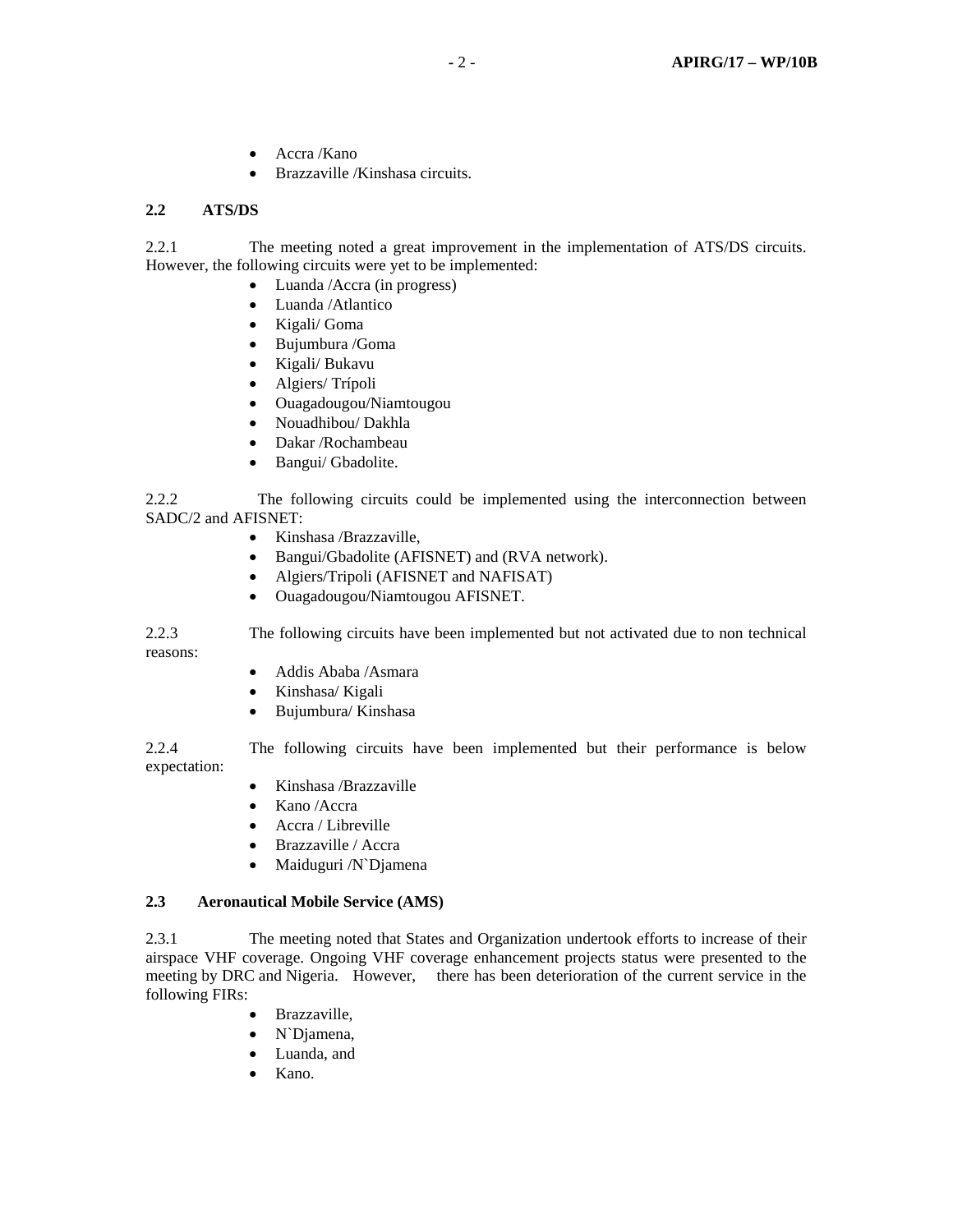### **2.4 Aeronautical Radio Navigation Service (ARNS)**

2.4.1 The meeting noted that there has been any significant improvement in the service since the CNS/SG/2 meeting (2007).

### **2.5 Aeronautical Surveillance (AS)**

2.5.1 The meeting noted the slow pace of implementation of AFI Aeronautical Surveillance Plan requirements for en – route operations as contained in the Air Navigation Plan.

### **3. ACTION BY APIRG**

3.1 The meeting is invited to:

- a) Note the information contained in this working paper;
- b) Acknowledge the efforts by States concerned aimed at eliminating deficiencies affecting AFTN, ATS/DS, ARNS and AMS services;
- c) Review and update the list of CNS deficiencies provided in **Appendices A, B, C**  and **D** as required;

and

**d)** Urge the States concerned to pursue their efforts to solve the reported deficiencies that continue to affect the CNS component of the Air Navigation Infrastructure in the AFI Region.

 $-$  END  $-$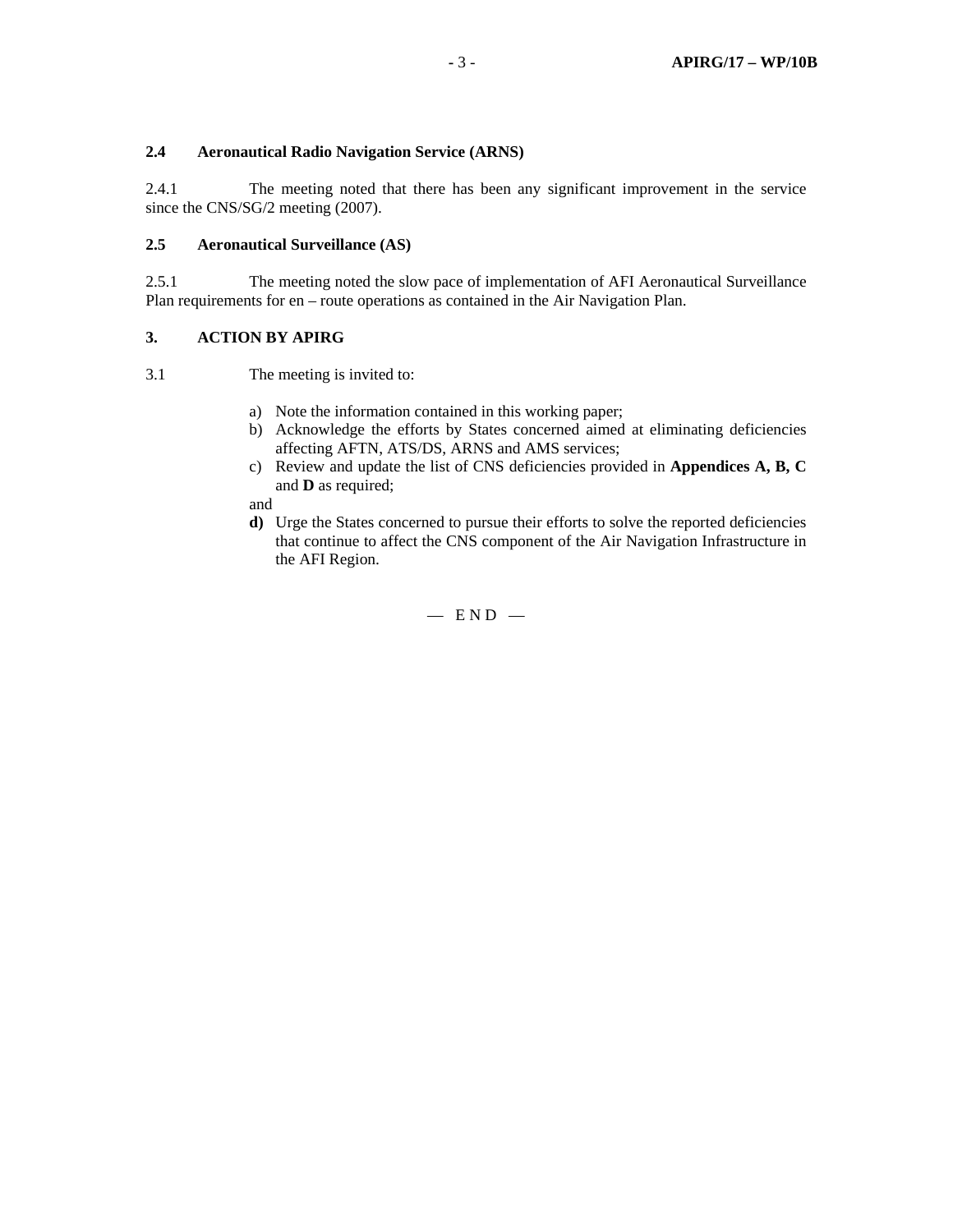# **Appendix A**

### **LIST OF DEFICIENCIES IN THE AIR NAVIGATION FIELDS**

#### **AFTN**

| <b>StateName</b> | <b>Requirements</b>               | <b>Facilities or</b><br><b>Services</b>          | <b>Description of Deficiency</b>                  | Date first<br>reported | <b>Comments</b> on<br><b>Deficiency</b> | <b>Description of Corrective</b><br>action                                 | <b>Executing Body</b>                  | <b>Target date for</b><br><i>implementation</i> | <b>Priority</b> |
|------------------|-----------------------------------|--------------------------------------------------|---------------------------------------------------|------------------------|-----------------------------------------|----------------------------------------------------------------------------|----------------------------------------|-------------------------------------------------|-----------------|
| <b>Algeria</b>   |                                   |                                                  |                                                   |                        |                                         |                                                                            |                                        |                                                 |                 |
|                  | <b>AFTN Plan, AFI</b><br>Rec. 9/7 | <b>Algiers</b><br><b>AFTN</b><br>Centre          | <b>Main circuit</b><br><b>Algiers/Niamev</b>      | 1998                   | implemented                             | <b>VSAT</b> implemented in<br><b>Algiers</b>                               | Algeria, ASECNA                        |                                                 | U               |
| Angola           |                                   |                                                  |                                                   |                        |                                         |                                                                            |                                        |                                                 |                 |
|                  | <b>AFTN Plan, AFI</b><br>Rec. 9/7 | Luanda<br><b>AFTN</b><br>centre                  | <b>Circuit Luanda/Brazzaville</b>                 | 1998                   | implemented                             | <b>Interconnection between</b><br><b>AFISNET and SADC/2</b><br><b>VSAT</b> | Angola, ASECNA                         |                                                 | $\mathbf{U}$    |
| <b>Burundi</b>   |                                   |                                                  |                                                   |                        |                                         |                                                                            |                                        |                                                 |                 |
|                  | <b>AFTN Plan, AFI</b><br>Rec. 9/7 | <b>Bujumbura</b><br><b>AFTN</b><br><b>Centre</b> | <b>Circuit</b><br>Bujumbura/Johannesburg          | 2002                   | implemented                             | <b>SADFC/2 VSAT</b><br>installed in Bujumbura                              | Burundi, South<br>Africa               |                                                 | $\mathbf{I}$    |
| <b>Comoros</b>   |                                   |                                                  |                                                   |                        |                                         |                                                                            |                                        |                                                 |                 |
|                  | <b>AFTN Plan, AFI</b><br>Rec. 9/7 | <b>Dzaoudzi</b><br><b>AFTN</b><br>centre         | <b>Circuit</b><br>Dzaoudzi/Antananarivo           | 1996                   | implemented                             | <b>AFISNET VSAT</b><br><b>Installed in Dzaoudzi</b>                        | <b>Comoros, ASECNA</b>                 |                                                 | $\mathbf{A}$    |
| Congo            |                                   |                                                  |                                                   |                        |                                         |                                                                            |                                        |                                                 |                 |
|                  | <b>AFTN Plan, AFI</b><br>Rec. 9/7 | <b>Brazzaville</b><br><b>AFTN</b><br>centre      | Circuit Brazzaville/Luanda                        | 1998                   | implemented                             | <b>Interconnection between</b><br><b>AFISNET and SADC/2</b><br><b>VSAT</b> | <b>ASECNA</b> , Angola                 |                                                 | $\mathbf{A}$    |
|                  | <b>AFTN Plan, AFI</b><br>Rec. 9/7 | <b>Brazzaville</b><br><b>AFTN</b><br>centre      | <b>Main circuit</b><br>Brazzaville/Johannesburg   | 1998                   | implemented                             | interconnection between<br>the AFISNET and<br><b>SADC/2 VSATs</b>          | <b>ASECNA</b> , South<br>Africa        |                                                 | $\mathbf{U}$    |
|                  | <b>AFTN Plan, AFI</b><br>Rec. 9/7 | <b>Brazzaville</b><br><b>AFTN</b><br>centre      | <b>Main circuit</b><br><b>Brazzaville/Nairobi</b> | 1998                   | implemented                             | <b>Interconnection between</b><br><b>AFIQSNET</b> and<br><b>NAFISAT</b>    | <b>ASECNA</b> , Kenya                  |                                                 | $\mathbf{U}$    |
|                  | <b>AFTN Plan, AFI</b><br>Rec. 9/7 | <b>Brazzaville</b><br><b>AFTN</b><br>centre      | <b>Circuit Brazzaville/Sao</b><br>Tome            | 1998                   | Implemented                             | <b>AFISNET VSAT</b><br>installed in Sao Tome by<br><b>ASECNA</b>           | <b>ASECNA</b> , Sao<br>Tome & Principe |                                                 | $\mathbf{U}$    |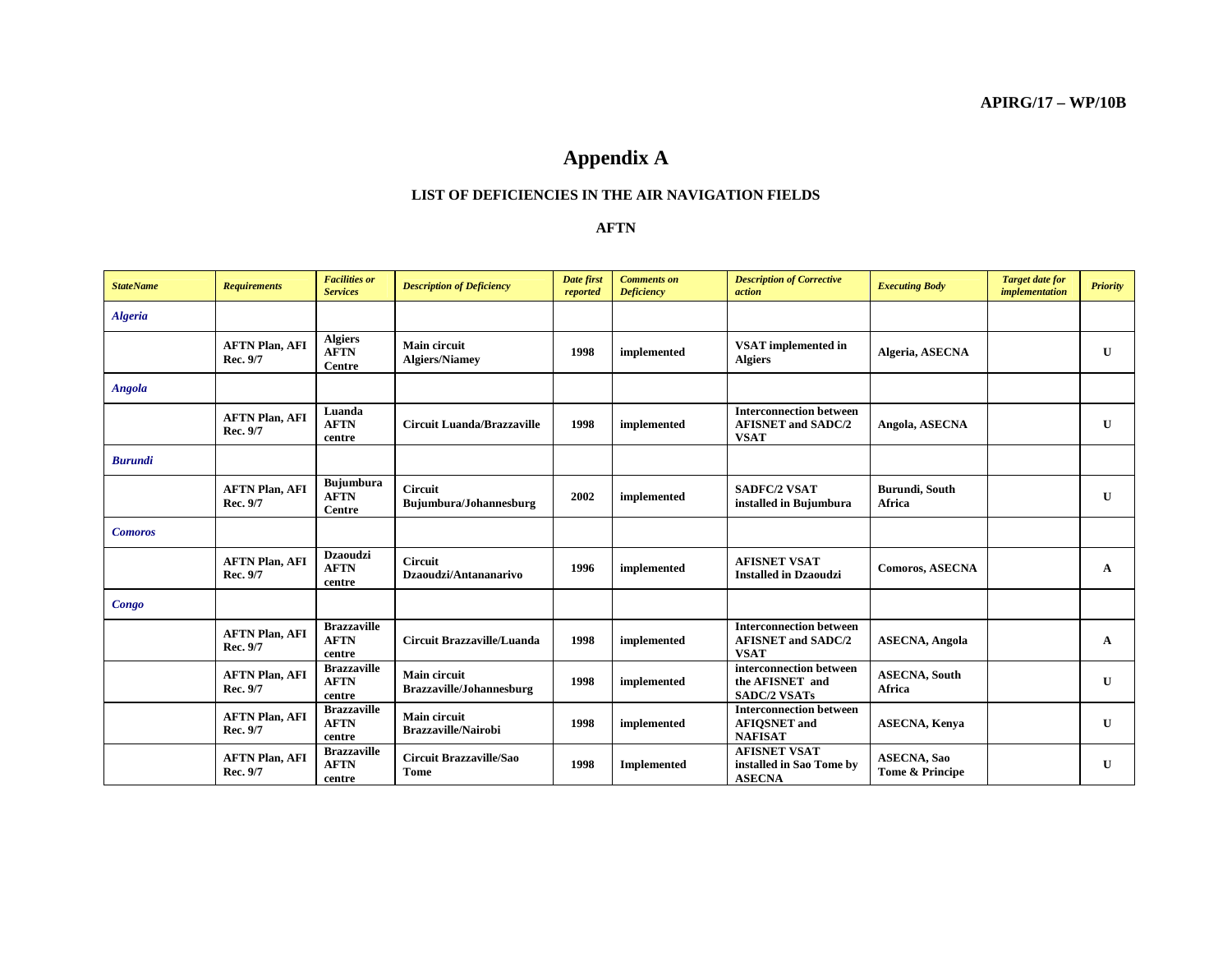| <b>StateName</b>         | <b>Requirements</b>               | <b>Facilities or</b><br><b>Services</b>               | <b>Description of Deficiency</b>       | Date first<br>reported | <b>Comments on</b><br><b>Deficiency</b> | <b>Description of Corrective</b><br>action                                                               | <b>Executing Body</b>                   | <b>Target date for</b><br>implementation | <b>Priority</b> |
|--------------------------|-----------------------------------|-------------------------------------------------------|----------------------------------------|------------------------|-----------------------------------------|----------------------------------------------------------------------------------------------------------|-----------------------------------------|------------------------------------------|-----------------|
| <b>Djibouti</b>          |                                   |                                                       |                                        |                        |                                         |                                                                                                          |                                         |                                          |                 |
|                          | <b>AFTN Plan, AFI</b><br>Rec. 9/7 | <b>Djibouti</b><br><b>AFTN</b><br>centre              | <b>Circuit Djibouti/Addis</b><br>Ababa | 2002                   | <b>Unserviceable</b>                    | To repair and upgrade.<br>Modem available in<br>Djibouti as well as new<br>automatic switching<br>centre | Djibouti, Ethiopia                      |                                          | U               |
| <b>Equatorial Guinea</b> |                                   |                                                       |                                        |                        |                                         |                                                                                                          |                                         |                                          |                 |
|                          | <b>AFTN Plan, AFI</b><br>Rec. 9/7 | <b>Malabo</b><br><b>AFTN</b><br>centre                | <b>Circuit Malabo/Bata</b>             | 2001                   | <b>Implemented</b>                      | <b>VSAT</b> in stalled in Bata                                                                           | <b>ASECNA</b>                           | 2003                                     | U               |
| <b>Eritrea</b>           |                                   |                                                       |                                        |                        |                                         |                                                                                                          |                                         |                                          |                 |
|                          | <b>AFTN Plan, AFI</b><br>Rec. 9/7 | Asmara<br><b>AFTN</b><br>centre                       | <b>Circuit Asmara/Addis</b><br>Ababa   | 1998                   | The circuit has<br>been disconnected    | To be restored                                                                                           | Eritrea, Ethiopia                       |                                          | U               |
| <b>Ethiopia</b>          |                                   |                                                       |                                        |                        |                                         |                                                                                                          |                                         |                                          |                 |
|                          | <b>AFTN Plan, AFI</b><br>Rec. 9/7 | <b>Addis</b><br>Ababa<br><b>AFTN</b><br>centre        | <b>Circuit Addis</b><br>Ababa/Djibouti | 2002                   | <b>Unserviceable</b>                    | To repair and upgrade.<br>Modem available in<br>Djibouti as well as new<br>automatic switching<br>centre | Ethiopia, Djibouti                      |                                          | U               |
|                          | <b>AFTN Plan, AFI</b><br>Rec. 9/7 | <b>Addis</b><br><b>Ababa</b><br><b>AFTN</b><br>centre | <b>Circuit Addis</b><br>Ababa/Asmara   | 1998                   | This circuit has<br>been disconnected   | To be restored                                                                                           | <b>Ethiopia</b> , Eritrea               |                                          | U               |
|                          | <b>AFTN Plan, AFI</b><br>Rec. 9/7 | <b>Addis</b><br>Ababa<br><b>AFTN</b><br>centre        | <b>Circuit Addis</b><br>Ababa/Khartoum | 1996                   | implemented                             | <b>NAFISAT VSATs</b><br>project completed                                                                | Ethiopia, Sudan                         |                                          | $\mathbf A$     |
| <b>Guinea Bissau</b>     |                                   |                                                       |                                        |                        |                                         |                                                                                                          |                                         |                                          |                 |
|                          | <b>AFTN Plan, AFI</b><br>Rec. 9/7 | <b>Bissau</b><br><b>AFTN</b><br>centre                | <b>Circuit Bissau/Dakar</b>            | 1998                   | implemented                             | <b>VSAT</b> installed in Bissau                                                                          | <b>ASECNA</b> , Guinea<br><b>Bissau</b> |                                          | U               |
| Kenya                    |                                   |                                                       |                                        |                        |                                         |                                                                                                          |                                         |                                          |                 |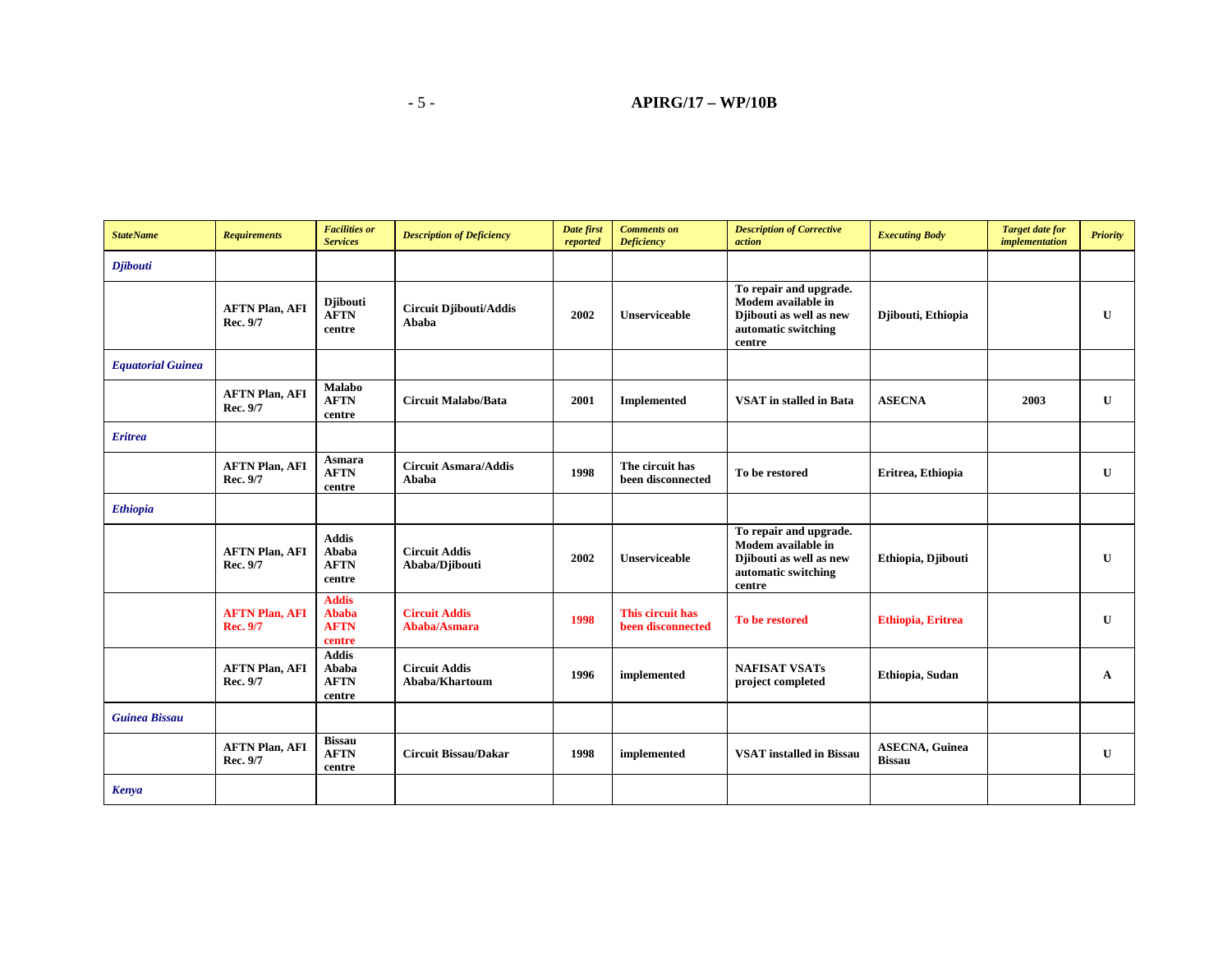| <b>StateName</b>              | <b>Requirements</b>               | <b>Facilities or</b><br><b>Services</b> | <b>Description of Deficiency</b>                | Date first<br>reported | <b>Comments</b> on<br><b>Deficiency</b> | <b>Description of Corrective</b><br>action                              | <b>Executing Body</b>                   | <b>Target date for</b><br><i>implementation</i> | <b>Priority</b> |
|-------------------------------|-----------------------------------|-----------------------------------------|-------------------------------------------------|------------------------|-----------------------------------------|-------------------------------------------------------------------------|-----------------------------------------|-------------------------------------------------|-----------------|
|                               | <b>AFTN Plan, AFI</b><br>Rec. 9/7 | <b>Nairobi</b><br><b>AFTN</b><br>centre | <b>Main circuit</b><br>Nairobi/Brazzaville      | 1998                   | Implemented.                            | <b>Interconnection between</b><br><b>AFIQSNET</b> and<br><b>NAFISAT</b> | Kenya, ASECNA                           |                                                 | U               |
| Madagascar                    |                                   |                                         |                                                 |                        |                                         |                                                                         |                                         |                                                 |                 |
|                               | <b>AFTN Plan, AFI</b><br>Rec. 9/7 | Antananari<br>vo AFTN<br>centre         | <b>Circuit</b><br>Antananarivo/Dzaoudzi         | 1996                   | implemented                             | <b>AFISNET VSAT</b><br><b>Installed in Dzaoudzi</b>                     | <b>ASECNA, Comoros</b>                  |                                                 | $\mathbf{A}$    |
|                               | <b>AFTN Plan, AFI</b><br>Rec. 9/7 | Antananari<br>vo AFTN<br>centre         | <b>Circuit</b><br>Antananarivo/Johannesbur<br>ջ | 2002                   | implemented                             | <b>Interconnection VSAT</b><br><b>ASECNA &amp; SADC</b>                 | <b>ASECNA</b> , South<br>Africa         |                                                 | $\mathbf{U}$    |
| <b>Niger</b>                  |                                   |                                         |                                                 |                        |                                         |                                                                         |                                         |                                                 |                 |
|                               | <b>AFTN Plan, AFI</b><br>Rec. 9/7 | <b>Niamey</b><br><b>AFTN</b><br>centre  | Main circuit<br>Niamey/Algiers                  | 1998                   | implemented                             | <b>VSAT</b> implemented in<br><b>Algiers</b>                            | <b>ASECNA</b> , Algeria                 | 2002                                            | U               |
| Rwanda                        |                                   |                                         |                                                 |                        |                                         |                                                                         |                                         |                                                 |                 |
|                               | <b>AFTN Plan, AFI</b><br>Rec. 9/7 | Kigali<br>${\bf AFTN}$<br>centre        | <b>Circuit</b><br>Kigali/Johannesburg           | 2002                   | implemented                             | <b>SADC/VSAT</b> installed in<br>Kigali                                 | Rwanda, South<br>Africa                 |                                                 | U               |
| Sao Tome &<br><b>Principe</b> |                                   |                                         |                                                 |                        |                                         |                                                                         |                                         |                                                 |                 |
|                               | <b>AFTN Plan, AFI</b><br>Rec. 9/7 | Sao Tome<br><b>AFTN</b><br>centre       | <b>Circuit Sao</b><br><b>Tome/Brazzaville</b>   | 1998                   | <b>Implemented</b>                      | <b>AFISNET VSAT</b><br>installed in Sao Tome by<br><b>ASECNA</b>        | Sao Tome &<br>Principe, ASECNA          |                                                 | $\mathbf{U}$    |
| <b>Senegal</b>                |                                   |                                         |                                                 |                        |                                         |                                                                         |                                         |                                                 |                 |
|                               | <b>AFTN Plan, AFI</b><br>Rec. 9/7 | <b>Dakar</b><br><b>AFTN</b><br>centre   | <b>Circuit Dakar/Bissau</b>                     | 1998                   | implemented                             | <b>VSAT</b> installed in Bissau                                         | <b>ASECNA</b> , Guinea<br><b>Bissau</b> |                                                 | U               |
| <b>South Africa</b>           |                                   |                                         |                                                 |                        |                                         |                                                                         |                                         |                                                 |                 |
|                               | <b>AFTN Plan, AFI</b><br>Rec. 9/7 | Johannesbu<br>rg AFTN<br>centre         | <b>Main circuit</b><br>Johannesburg/Brazzaville | 1998                   | implemented                             | interconnection between<br>the AFISNET and<br><b>SADC/2 VSATs</b>       | South Africa,<br><b>ASECNA</b>          |                                                 | $\mathbf{U}$    |
|                               | <b>AFTN Plan, AFI</b><br>Rec. 9/7 | Johannesbu<br>rg AFTN                   | Inter-regional circuit<br>Johannesburg/SAM      | 1996                   | Not implemented                         | <b>Implement LTT circuit</b>                                            | South Africa,<br>Argentina              |                                                 | U               |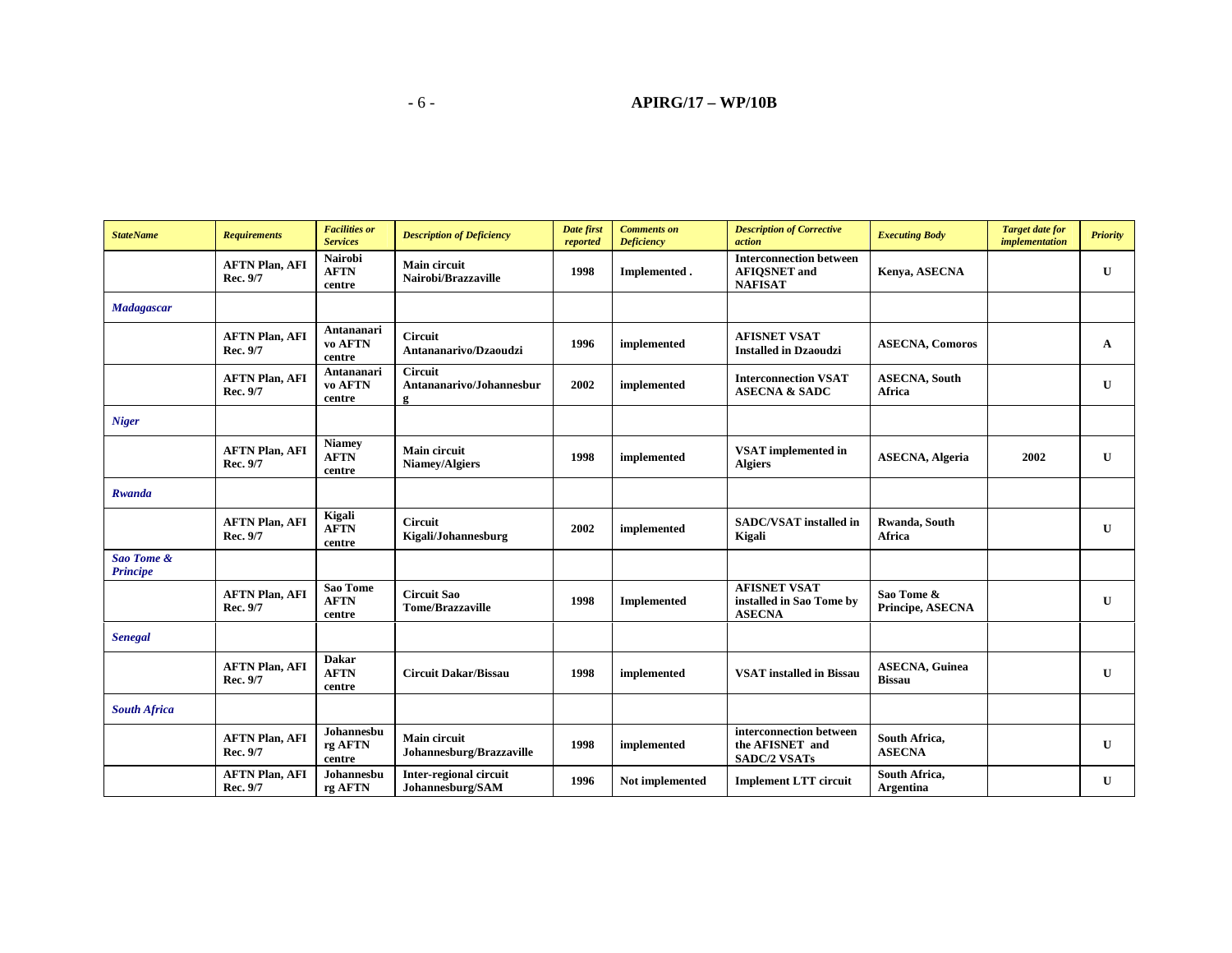| <b>StateName</b> | <b>Requirements</b>               | <b>Facilities or</b><br><b>Services</b>  | <b>Description of Deficiency</b>                               | Date first<br>reported | <b>Comments on</b><br><b>Deficiency</b> | <b>Description of Corrective</b><br>action              | <b>Executing Body</b>          | <b>Target date for</b><br>implementation | <b>Priority</b> |
|------------------|-----------------------------------|------------------------------------------|----------------------------------------------------------------|------------------------|-----------------------------------------|---------------------------------------------------------|--------------------------------|------------------------------------------|-----------------|
|                  |                                   | centre                                   | (Buenos Aires)                                                 |                        |                                         |                                                         |                                |                                          |                 |
|                  | <b>AFTN Plan, AFI</b><br>Rec. 9/7 | Johannesbu<br>rg AFTN<br>centre          | Inter-regional circuit<br>Johannesburg/ASIA/PAC<br>(Australia) | 2002                   | Not implemented                         | <b>Implement LTT circuit</b>                            | South Africa,<br>Australia     |                                          | $\mathbf{U}$    |
|                  | <b>AFTN Plan, AFI</b><br>Rec. 9/7 | Johannesbu<br>rg AFTN<br>centre          | <b>Circuit</b><br>Johannesburg/Antananariv                     | 2002                   | implemented                             | <b>Interconnection VSAT</b><br><b>ASECNA &amp; SADC</b> | South Africa,<br><b>ASECNA</b> |                                          | $\mathbf{U}$    |
|                  | <b>AFTN Plan, AFI</b><br>Rec. 9/7 | Johannesbu<br>rg AFTN<br>centre          | <b>Circuit</b><br>Johannesburg/Bujumbura                       | 2002                   | implemented                             | <b>SADFC/2 VSAT</b><br>installed in Bujumbura           | South Africa,<br>Burundi       |                                          | $\mathbf{U}$    |
|                  | <b>AFTN Plan, AFI</b><br>Rec. 9/7 | Johannesbu<br>rg AFTN<br>centre          | <b>Circuit</b><br>Johannesburg/Kigali                          | 2002                   | implemented                             | <b>SADC/VSAT</b> installed in<br>Kigali                 | South Africa,<br>Rwanda        |                                          | $\mathbf{U}$    |
| <b>Sudan</b>     |                                   |                                          |                                                                |                        |                                         |                                                         |                                |                                          |                 |
|                  | <b>AFTN Plan, AFI</b><br>Rec. 9/7 | <b>Khartoum</b><br><b>AFTN</b><br>centre | <b>Circuit Khartoum/Addis</b><br>Ababa                         | 1996                   | implemented                             | <b>NAFISAT VSATs</b><br>project completed               | Ethiopia, Sudan                |                                          | A               |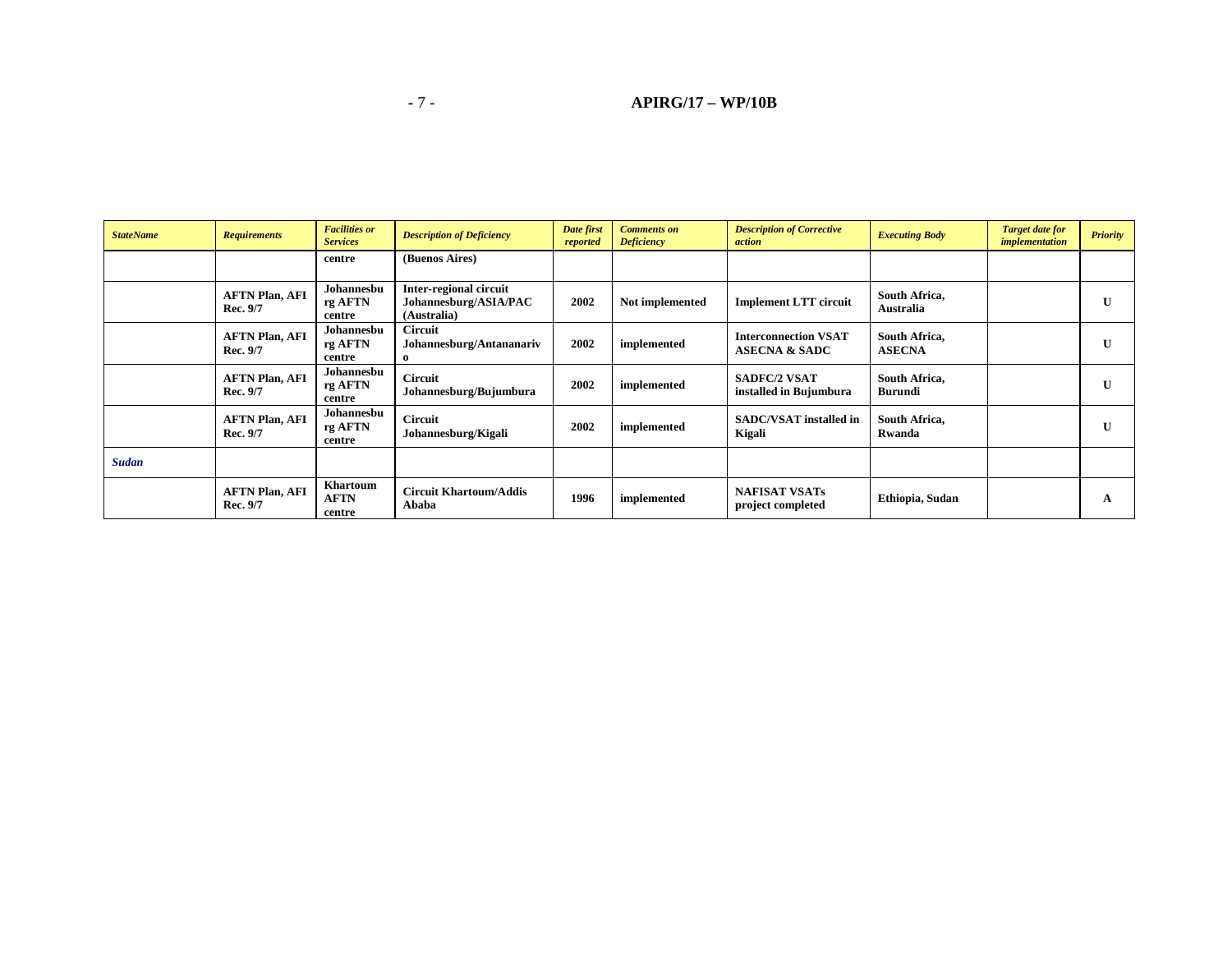# **Appendix** B

#### **LIST OF DEFICIENCIES IN THE AIR NAVIGATION FIELDS**

#### **ATS DIRECT SPEECH**

| <b>State Name</b>     | <b>Requirements</b>                                          | <b>Facilities or</b><br><b>Services</b> | <b>Description of</b><br>Deficiency | Date first<br>reported | <b>Comments</b> on<br><b>Deficiency</b> | <b>Description of Corrective action</b>                                                                   | <b>Executing</b><br><b>Body</b> | <b>Target date for</b><br>implementation | Priority       |
|-----------------------|--------------------------------------------------------------|-----------------------------------------|-------------------------------------|------------------------|-----------------------------------------|-----------------------------------------------------------------------------------------------------------|---------------------------------|------------------------------------------|----------------|
| Algeria               | <b>ATS Direct Speech</b><br>Circuits Plan, AFI/7<br>Rec. 9/9 | Algiers ACC-<br>FIC                     | Circuit Algiers/Tripoli             | 1998                   |                                         | Implement LTF circuit                                                                                     | Algeria,<br>Libya               |                                          | U              |
| <b>Burundi</b>        | <b>ATS Direct Speech</b><br>Circuits Plan, AFI/7<br>Rec. 9/9 | Bujumbura APP                           | Circuit/<br>Bujumbura/Kinshasa      | 1998                   | Not operational                         | VSAT implemented at Bujumbura<br>and Kinshasa                                                             | Burundi,<br>DR Congo            |                                          | A              |
| Dem. Rep. of<br>Congo | <b>ATS Direct Speech</b><br>Circuits Plan, AFI/7<br>Rec. 9/9 | <b>Bukavu TWR</b>                       | Circuit Bukavu/Kigali               | 1996                   | Not implemented                         |                                                                                                           | DR Congo,<br>Rwanda             |                                          | A              |
|                       | <b>ATS Direct Speech</b><br>Circuits Plan, AFI/7<br>Rec. 9/9 | Kinshasa                                | Circuit<br>Brazzaville/Kinshasa     |                        | unserviceable                           | Interconnection between AFISNET<br>and SADC/2                                                             | <b>DRC</b><br><b>ASECNA</b>     | End of year<br>2010                      | A              |
|                       | <b>ATS Direct Speech</b><br>Circuits Plan, AFI/7<br>Rec. 9/9 | Gbadolite TWR                           | Circuit<br>Gbadolite/Bangui         | 2002                   | Not implemented                         | Could be implemented by<br>interconnection between Bangu<br>AFISNET and G'Badolite RVA<br>domestic VSATs. | DR Congo,<br><b>ASECNA</b>      | End of year<br>2010                      | A              |
|                       | <b>ATS Direct Speech</b><br>Circuits Plan, AFI/7<br>Rec. 9/9 | Goma APP                                | Circuit<br>Goma/Bujumbura           | 1998                   | Not implemented                         |                                                                                                           | DR Congo,<br>Burundi            |                                          | $\overline{A}$ |
|                       | <b>ATS Direct Speech</b><br>Circuits Plan, AFI/7<br>Rec. 9/9 | Goma APP                                | Circuit Goma/Kigali                 | 1998                   | Not implemented                         |                                                                                                           | DR Congo,<br>Rwanda             |                                          | $\mathbf{A}$   |
| Eritrea               | <b>ATS Direct Speech</b>                                     | Asmara ACC                              | Circuit Asmara/                     | 1998                   | The circuit has                         | To be restored, NAFISAT                                                                                   | Eritrea,                        |                                          | $\mathbf{U}$   |
|                       | Circuits Plan, AFI/7<br>Rec. 9/9                             |                                         | Addis Ababa                         |                        | been disconnected                       |                                                                                                           | Ethiopia                        |                                          |                |
| <b>Ethiopia</b>       | <b>ATS Direct Speech</b><br>Circuits Plan, AFI/7<br>Rec. 9/9 | Addis Ababa<br><b>ACC/FIC</b>           | Circuit Addis Ababa/<br>Asmara      | 1998                   | The circuit has<br>been disconnected    | To be restored, NAFISAT                                                                                   | Ethiopia,<br>Eritrea            |                                          | U              |
| Ghana                 | <b>ATS Direct Speech</b><br>Circuits Plan, AFI/7<br>Rec. 9/9 | Accra ACC                               | Circuit Accra/Kano                  | 2009                   | Unserviceable                           | To be restored AFISNET                                                                                    | Ghana<br>Nigeria                |                                          | A              |
| Congo                 | <b>ATS Direct Speech</b><br>Circuits Plan. AFI/7             | Brazzaville<br>ACC                      | Circuit<br>Accra/Brazzaville        |                        | Unserviceable                           | To be restored AFISNET                                                                                    | <b>GHANA</b><br><b>ASECNA</b>   | End of year<br>2010                      | A              |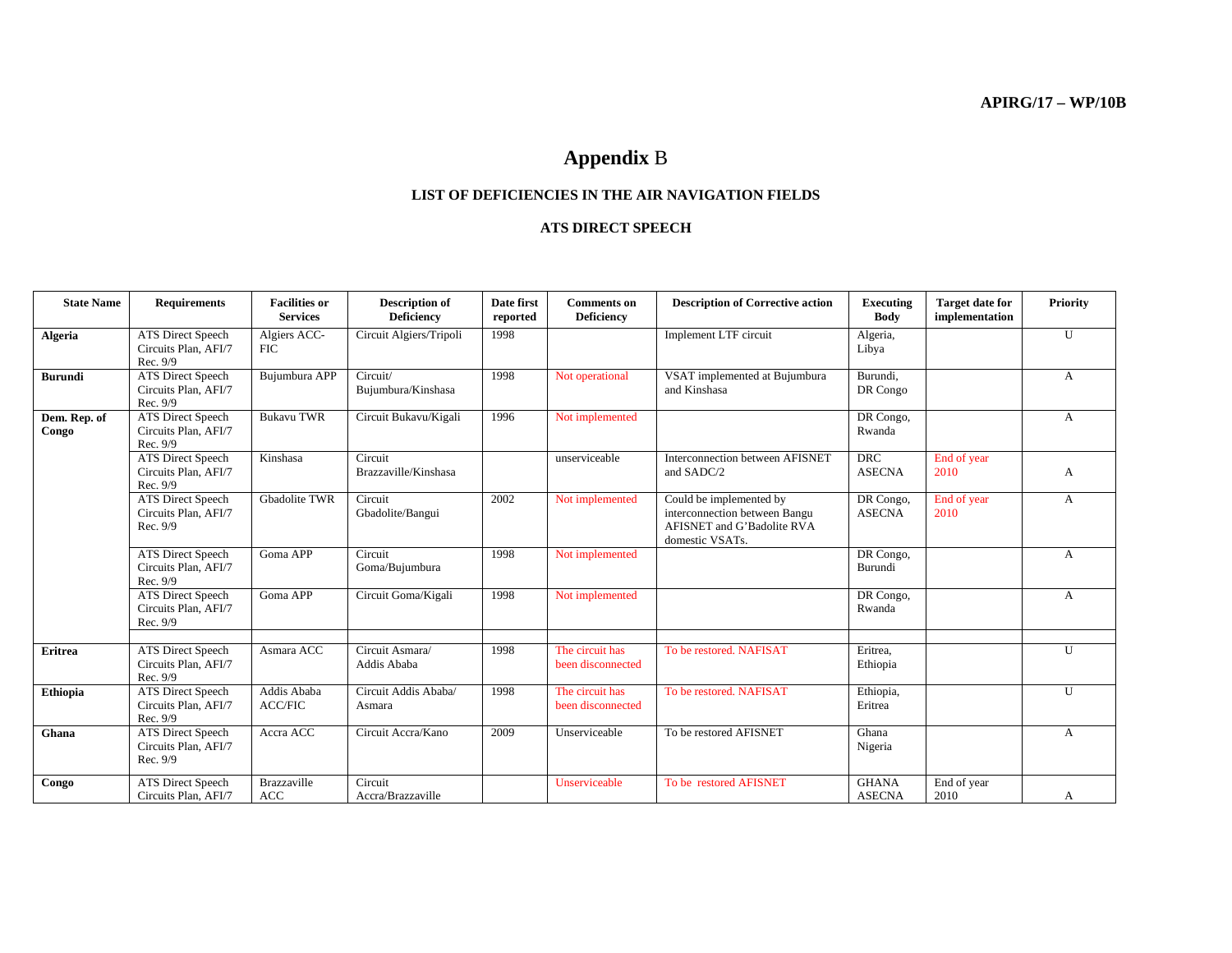#### **-** 9 - **APIRG/17 – WP/10B**

| <b>State Name</b> | <b>Requirements</b>                                   | <b>Facilities or</b><br><b>Services</b> | <b>Description of</b><br><b>Deficiency</b> | Date first<br>reported | <b>Comments on</b><br><b>Deficiency</b> | <b>Description of Corrective action</b> | Executing<br>Body    | <b>Target date for</b><br>implementation | Priority |
|-------------------|-------------------------------------------------------|-----------------------------------------|--------------------------------------------|------------------------|-----------------------------------------|-----------------------------------------|----------------------|------------------------------------------|----------|
|                   | Rec. 9/9                                              |                                         |                                            |                        |                                         |                                         |                      |                                          |          |
| Rwanda            | ATS Direct Speech<br>Circuits Plan, AFI/7<br>Rec. 9/9 | Kigali ACC                              | Kigali/Kinshasa                            |                        | Unserviceable                           | To be restored SADC//2                  | Rwanda.<br>DR Congo  |                                          |          |
| Somalia           | ATS Direct Speech<br>Circuits Plan, AFI/7<br>Rec. 9/9 | Hargeisa APP                            | Circuit<br>Hargeisa/Djibouti               | 1998                   | Not implemented                         | Implement LTF circuit                   | Somalia.<br>Diibouti |                                          |          |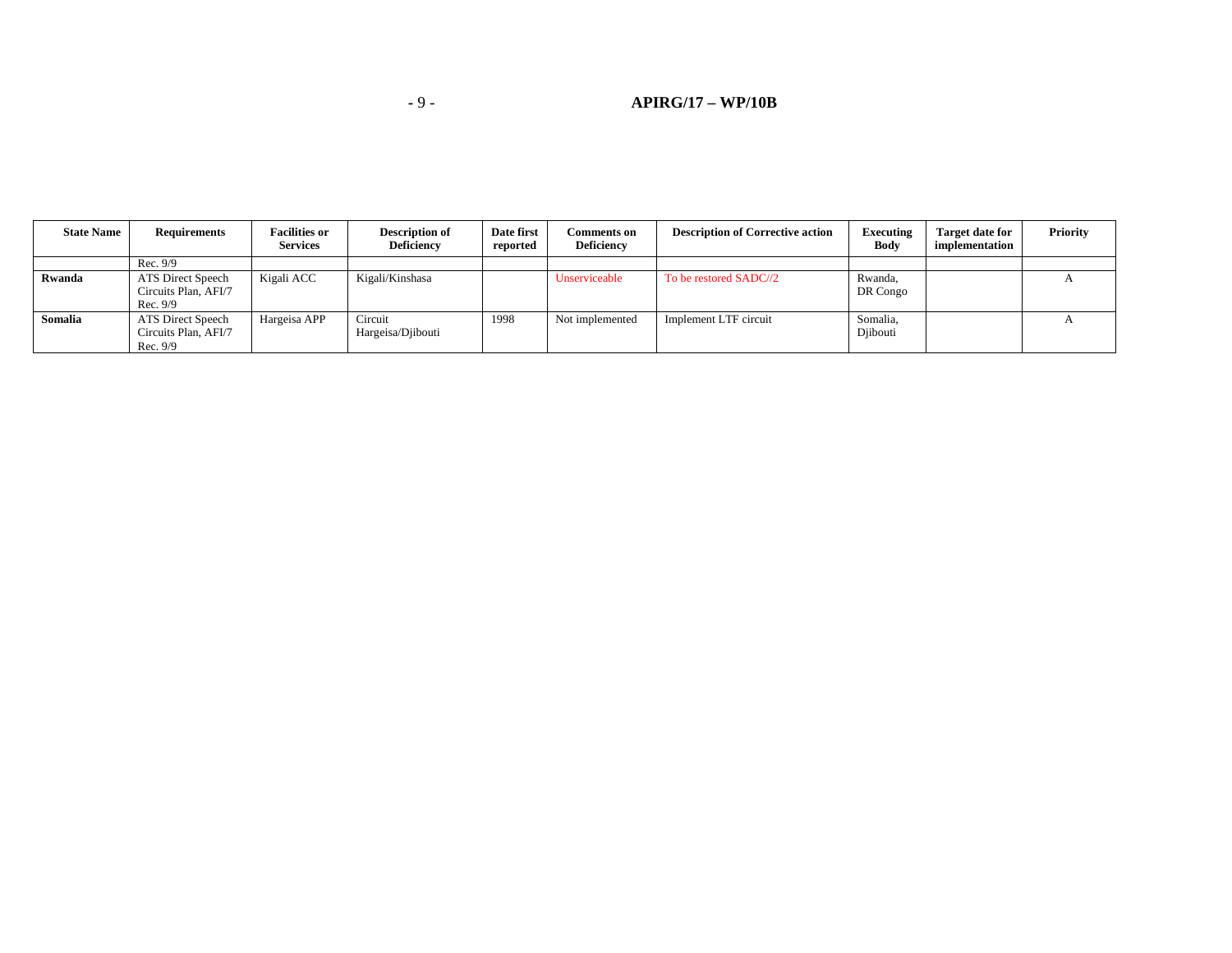# **Appendix C**

## **LIST OF DEFICIENCIES IN THE AIR NAVIGATION FIELDS ARNS**

| <b>State Name</b> | <b>Requirements</b>         | <b>Facilities or</b><br><b>Services</b> | <b>Description of Deficiency</b> | Date first<br>reported | <b>Comments</b> on<br><b>Deficiency</b> | <b>Description of Corrective action</b> | <b>Executing</b><br><b>Body</b> | <b>Target date for</b><br>implementation | Priority     |
|-------------------|-----------------------------|-----------------------------------------|----------------------------------|------------------------|-----------------------------------------|-----------------------------------------|---------------------------------|------------------------------------------|--------------|
| Angola            | Navaids AFI/7, Rec.<br>10/4 | Huambo                                  | <b>VOR/DME</b>                   | 1998                   | Not implemented                         | Implement facility                      | <b>ENANA</b>                    |                                          | A            |
|                   | Navaids AFI/7, Rec.<br>10/4 | Kuito                                   | <b>VOR/DME</b>                   | 1998                   | Not implemented                         | Implement facility                      | <b>ENANA</b>                    |                                          | A            |
|                   | Navaids AFI/7, Rec.<br>10/4 | Luena                                   | <b>VOR/DME</b>                   | 1998                   | Not implemented                         | Implement facility                      | <b>ENANA</b>                    |                                          | U            |
|                   | Navaids AFI/7, Rec.<br>10/4 | Saurimo                                 | <b>VOR/DME</b>                   | 1998                   | Not implemented                         | Implement facility                      | <b>ENANA</b>                    |                                          | U            |
| Cameroon          | Navaids AFI/7, Rec.<br>10/4 | Maroua                                  | <b>VOR</b>                       | 1998                   | Not implemented                         | Implement facility                      | Cameroon                        |                                          | A            |
| Guinea            | Navaids, AFI/7 Rec.<br>10/4 | Kankan                                  | <b>VOR</b>                       | 1998                   | Not implemented                         | Implement facility                      | Guinea                          |                                          | A            |
|                   | Navaids AFI/7 Rec.<br>10/4  | Labe                                    | <b>VOR</b>                       | 1998                   | Not implemented                         | Implement facility                      | Guinea                          |                                          | A            |
|                   | Navaids AFI/7 Rec.<br>10/4  | Nzerekore                               | <b>VOR</b>                       | 1998                   | Not implemented                         | Implement facility                      | Guinea                          |                                          | A            |
| Kenya             | Navaids AFI/7 Rec.<br>10/4  | Mandera                                 | <b>VOR/DME</b>                   | 1998                   | Not implemented                         | Implement facility                      | Kenya                           |                                          | U            |
| Lesotho           | Navaids AFI/7 Rec.<br>10/4  | Maseru                                  | <b>VOR/DME</b>                   | 2002                   | Not implemented                         | To implement                            | Lesotho                         |                                          | $\mathbf{U}$ |
| Liberia           | Navaids AFI/7 Rec.<br>10/4  | Robertsfield                            | <b>ILS 04</b>                    | 1998                   | Not implemented                         | Implement facility                      | Liberia                         |                                          | $\mathbf{U}$ |
| Libya             | Navaids AFI/7 Rec.<br>10/4  | Sarir                                   | <b>VOR/DME</b>                   | 1998                   | Not implemented                         | Implement facility                      | Libya                           |                                          | U            |
| Madagascar        | Navaids AFI/7 Rec.<br>10/4  | Antsiranana                             | <b>VOR</b>                       | 1998                   | Not implemented                         | Implement facility                      | Madagascar                      |                                          | $\mathbf{U}$ |
|                   | Navaids AFI/7 Rec.<br>10/4  | Maintirano                              | <b>VOR</b>                       | 2002                   | Not implemented                         | Implement facility                      | Madagascar                      |                                          | $\mathbf{U}$ |
|                   | Navaids AFI/7 Rec.<br>10/4  | Morondava                               | <b>VOR</b>                       | 1998                   | Not implemented                         | Implement facility                      | Madagascar                      |                                          | $\mathbf{U}$ |
|                   | Navaids AFI/7 Rec.          | Sainte Marie                            | <b>VOR</b>                       | 1998                   | Not implemented                         | Implement facility                      | Madagascar                      |                                          | A            |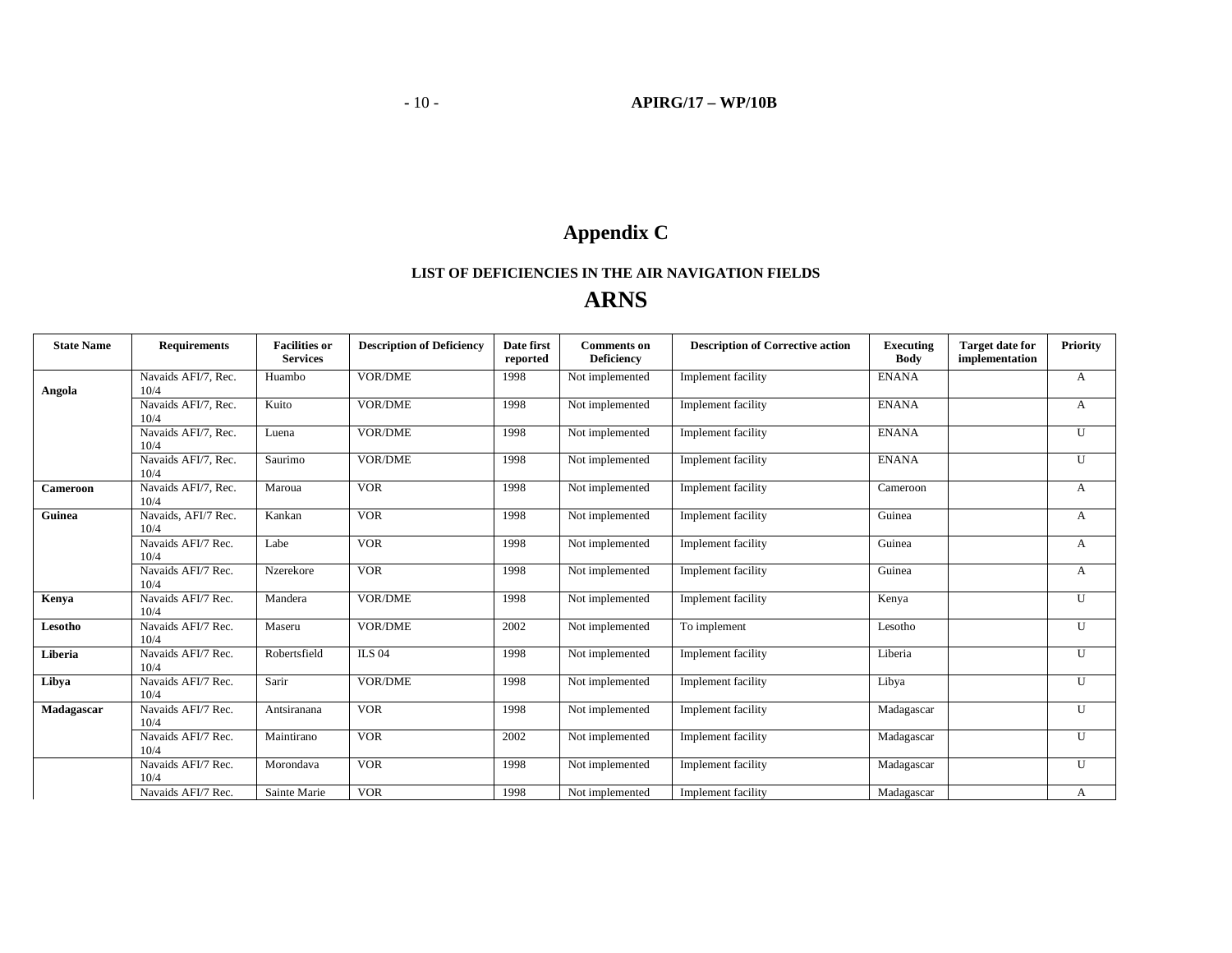### **-** 11 - **APIRG/17 – WP/10B**

| <b>State Name</b>      | <b>Requirements</b>        | <b>Facilities or</b><br><b>Services</b> | <b>Description of Deficiency</b> | Date first<br>reported | <b>Comments on</b><br><b>Deficiency</b> | <b>Description of Corrective action</b> | Executing<br><b>Body</b> | <b>Target date for</b><br>implementation | <b>Priority</b> |
|------------------------|----------------------------|-----------------------------------------|----------------------------------|------------------------|-----------------------------------------|-----------------------------------------|--------------------------|------------------------------------------|-----------------|
|                        | 10/4                       |                                         |                                  |                        |                                         |                                         |                          |                                          |                 |
|                        | Navaids AFI/7 Rec.<br>10/4 | Toliara                                 | <b>VOR</b>                       | 1998                   | Not implemented                         | Implement facility                      | Madagascar               |                                          | U               |
| Sao Tome &<br>Principe | Navaids AFI/7 Rec.<br>10/4 | Sao Tome                                | <b>ILS 11</b>                    | 1998                   | Not implemented                         | Implement facility                      | Sao Tome &<br>Principe   |                                          | A               |
| <b>Sierra Leone</b>    | Navaids AFI/7 Rec.<br>10/4 | Freetown/<br>Lungi                      | <b>ILS 30</b>                    | 1999                   | Unserviceable                           | To repair                               | Sierra Leone             |                                          | U               |
|                        | Navaids AFI/7 Rec.<br>10/4 | Freetown/<br>Lungi                      | <b>VOR/DME</b>                   | 1999                   | Unserviceable                           | To repair                               | Sierra Leone             |                                          | $\mathbf{U}$    |
| Somalia                | Navaids AFI/7 Rec.<br>10/4 | Hargeisa                                | VOR/DME                          | 1998                   | Not implemented                         | Implement facility                      | Somalia                  |                                          | U               |
|                        | Navaids AFI/7 Rec.<br>10/4 | Mogadishu                               | VOR/DME                          | 1998                   | Not implemented                         | Implement facility                      | Somalia                  |                                          | U               |
| Sudan                  | Navaids AFI/7 Rec.<br>10/4 | Geneina                                 | <b>VOR</b>                       | 1998                   | Not implemented                         | Implement facility                      | Sudan                    |                                          | U               |
|                        | Navaids AFI/7 Rec.<br>10/4 | Juba                                    | <b>ILS 13</b>                    | 1998                   | Not implemented                         | Implement facility                      | Sudan                    |                                          | A               |
|                        | Navaids AFI/7 Rec.<br>10/4 | Karina                                  | VOR/DME                          | 1998                   | Not implemented                         | Implement facility                      | Sudan                    |                                          | U               |
| Tanzania               | Navaids AFI/7 Rec.<br>10/4 | Dodoma                                  | VOR/DME                          | 1998                   | Not implemented                         | Implement facility                      | Tanzania                 | 31/12/2005                               | U               |
|                        | Navaids AFI/7 Rec.<br>10/4 | Mbeya                                   | <b>VOR/DME</b>                   | 1998                   | Not implemented                         | Implement facility                      | Tanzania                 | June 2006                                | U               |
|                        | Navaids AFI/7 Rec.<br>10/4 | Mwanza                                  | <b>DME</b>                       | 1998                   | Not implemented                         | Implement facility                      | Tanzania                 | June 2005                                | U               |
| Zambia                 | Navaids AFI/7 Rec.<br>10/4 | Mongu                                   | <b>VOR</b>                       | 1998                   | Not implemented                         | Under installation                      | Zambia                   | 30/12/2005                               | $\mathbf{I}$    |
|                        | Navaids AFI/7 Rec.<br>10/4 | Solwezi                                 | <b>VOR</b>                       | 1998                   | Not implemented                         | Sourcing for funds                      | Zambia                   | Dec.w 2006                               | U               |